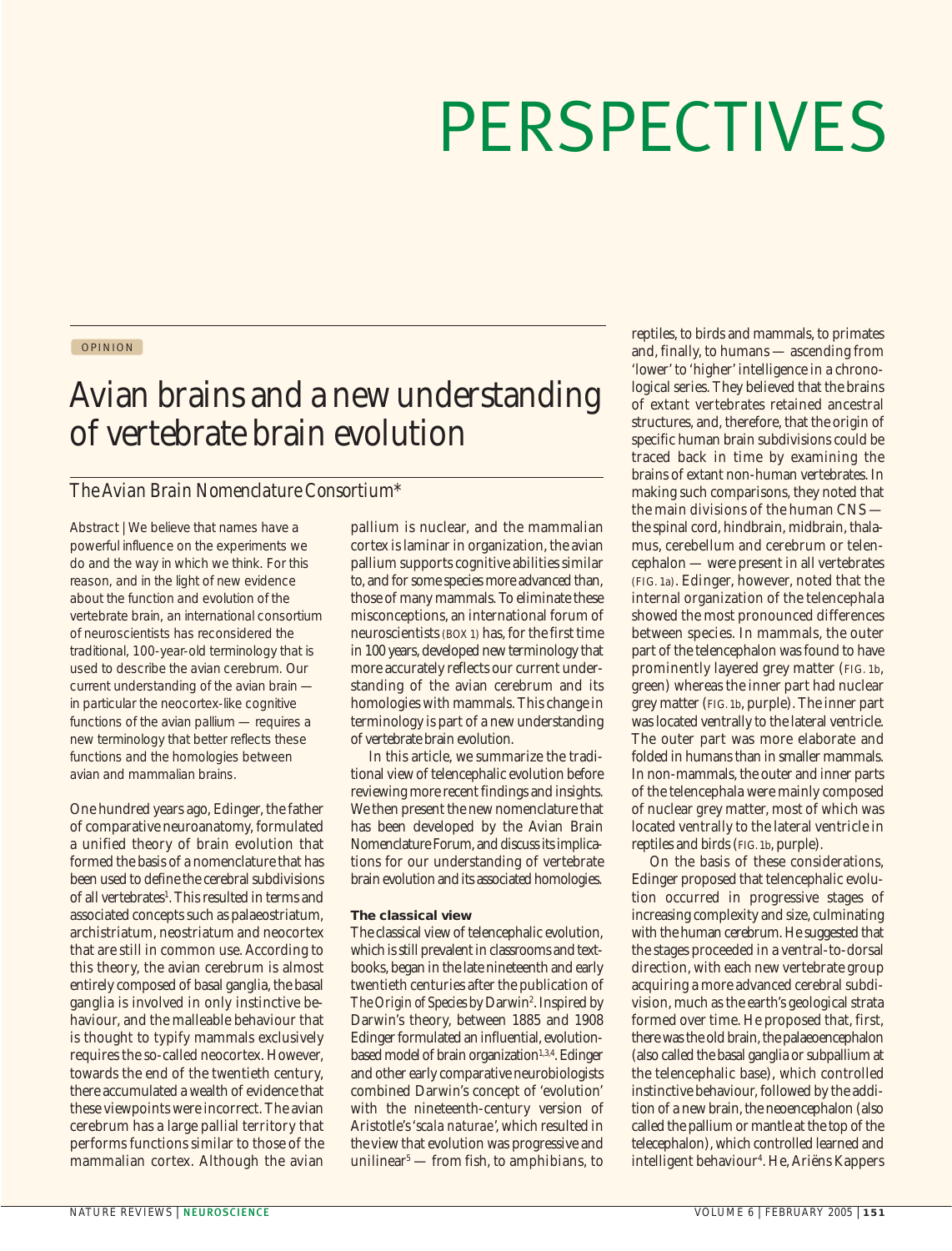#### Box 1 | **Avian Brain Nomenclature Consortium**

**Authors are ordered alphabetically in two groups: the first group, along with the first two and last two authors, are the core Avian Brain Nomenclature Forum Thinktank group; the second group are professors, postdoctoral fellows and students who also participated in the Avian Brain Nomenclature Forum. (For author affiliations see online supplementary information S1 (box).)**

**Erich D. Jarvis, Onur Güntürkün, Laura Bruce, András Csillag, Harvey Karten, Wayne Kuenzel, Loreta Medina, George Paxinos, David J. Perkel, Toru Shimizu, Georg Striedter, J. Martin Wild. Gregory F. Ball, Jennifer Dugas-Ford, Sarah E. Durand, Gerald E. Hough, Scott Husband, Lubica Kubikova, Diane W. Lee, Claudio V. Mello, Alice Powers, Connie Siang, Tom V. Smulders, Kazuhiro Wada, Stephanie A. White, Keiko Yamamoto, Jing Yu, Anton Reiner and Ann B. Butler.**

and others named the telencephalic subdivisions within each vertebrate group with the prefixes 'palaeo' (oldest),'archi' (archaic) and 'neo' (new) to designate the presumed relative order of evolutionary appearance of each subdivision. In Greek,'archi' means the oldest, the first, or the most primitive, whereas 'palaeo' means ancient, primitive or old, but not necessarily the oldest. Both Edinger and Ariëns Kappers misinterpreted the meaning of these prefixes and reversed them, naming structures with 'palaeo-' to indicate the oldest or first and 'archi-' to indicate old. They added to these prefixes the root word 'striatum' for the presumed palaeoencephalic subdivisions and 'pallium' or 'cortex' for the presumed neoencephalic subdivisions1,4,6–8. The term 'striatum' was used because a large part of the basal ganglia (palaeoencephalon) in mammals, now commonly called the caudate–putamen, has fibre bundles coursing through it that give it a striated appearance.

The classical view that became dominant was that the primordial telencephalon of fishes had a relatively small pallium and a larger subpallium, both of which were entirely devoted to olfactory information processing. The fish subpallium was named 'palaeostriatum' (old striatum), and was thought to be the antecedent of the human globus pallidus (FIG. 1b). Amphibians were thought to have evolved an 'archistriatum' (archaic striatum) above the palaeostriatum, which was proposed to be the antecedent of the human amygdala. Reptiles were thought to have evolved a 'neostriatum' (new striatum) above the archistriatum, which was proposed to be the antecedent of the human caudate and putamen. The palaeostriatum of reptiles was also thought to have elaborated into an older part (primitivum) and a newer part (augmentatum), both of which were considered homologous to the human globus pallidus. Following this, birds were thought to have evolved a large additional basal ganglia subdivision, the 'hyperstriatum' (hypertrophied striatum), which was considered to be unique to birds<sup>9</sup>.

The fish pallium was named 'palaeocortex', and was proposed to be the antecedent of the human olfactory cortex. Reptiles were thought to have evolved an 'archicortex', also thought to be olfactory and primitive, that was said to be the antecedent of the human hippocampus. Birds were thought not to have evolved any further pallial regions. By contrast, mammals were thought to have evolved the latest and greatest achievement, a 'neocortex', from the palaeocortex and/or archicortex6 . The archicortex and/or palaeocortex, with their 2–3 cell layers, were assumed to be primitive; the neocortex, with its 6 layers, was assumed to be more recently evolved and a substrate for more sophisticated behaviour.

There were dissenting voices to the classical view<sup>10-12</sup>. Some of its proponents also made partial or tentative retractions<sup>13,14</sup>. However, alternative views were not widely embraced. Instead, the classical view was codified in the important 1936 comparative neuroanatomy text by Ariëns Kappers, Huber and Crosby14 and became pervasive throughout neuroscience.

#### **A new view of the subpallium**

Substantive challenges to the classical view of the subpallium began in the 1960s and 1970s with the advent of new methods for determining both nervous system connectivity and the anatomical profiles of gene products<sup>5</sup>. These studies found that, in mammals, acetylcholinesterase enzymatic activity was enriched in the neostriatum<sup>15</sup>. In birds, high acetylcholinesterase activity was found only in the palaeostriatum augmentatum and associated lobus parolfactorius (LPO)<sup>15,16</sup> (the LPO was considered to be part of the palaeostriatum augmentatum by Ariëns Kappers *et al.*14, but was named as a separate region by Karten and Hodos<sup>17</sup>). Other studies found that the mammalian neostriatum was highly enriched with dopaminergic terminals, which originated from midbrain neurons in the substantia nigra pars compacta18. In birds, again, only the palaeostriatum augmentatum and LPO were enriched with dopaminergic terminals, and

this input originated from neurons in the midbrain<sup>19,20</sup>. During the following decades, using new methods in double-label immunohistochemistry and tract tracing, the mammalian neostriatum was found to be enriched in two types of neuron: those containing the neuropeptide substance P (SP), which project to the internal part of the globus pallidus and substantia nigra, and those containing the neuropeptide enkephalin (ENK), which project to the external part of the globus pallidus21–24. In birds, SP and ENK neurons are enriched in the palaeostriatum augmentatum (including the LPO)<sup>24,25</sup>, and, like the equivalent neurons in mammals, project to different cell types within the adjacent avian palaeostriatum primitivum. In both birds and mammals, the SP neurons seem to be involved in promoting planned movement, whereas the ENK neurons seem to have a role in inhibiting unwanted movement. Further functional studies revealed that both the mammalian neostriatum and the avian palaeostriatum augmentatum (including the LPO) participate not only in instinctive behaviour and movement, but also in motor learning  $26,27$ .

These apparent relationships between the subpallia of mammals and birds have been supported by molecular embryology studies<sup>24,28-31</sup>. The developing subpallium in birds and mammals consists of two separate histogenetic zones that express different sets of transcription factors: a dorsal zone, which, in mammals, corresponds to the lateral ganglionic eminence and selectively expresses the transcription factors *DLX1* and *DLX2* but not *NKX2.1*; and a ventral zone, which, in mammals, corresponds to the medial ganglionic eminence and selectively expresses all three transcription factors. In mammals, the lateral ganglionic eminence gives rise to the dorsal striatum (neostriatum) and the ventral striatum (nucleus accumbens and part of olfactory tubercle). The homologous developing territory in birds gives rise to the structures that were previously called the palaeostriatum augmentatum (including the LPO) and the olfactory tubercle. The medial ganglionic eminence in mammals gives rise to various pallidal cell groups, including the dorsal pallidum (the globus pallidus) and the ventral pallidum. The homologous developing territory in birds gives rise to the structures that were called the palaeostriatum primitivum and ventral palaeostriatum. These avian and mammalian striatal and pallidal relationships are further supported by studies of the comparative expression patterns of more than 30 other genes in adult birds and mammals<sup>32-36</sup>. Similar striatal and pallidal territories have been found in the so-called palaeostriatal regions of reptiles<sup>37-40</sup>.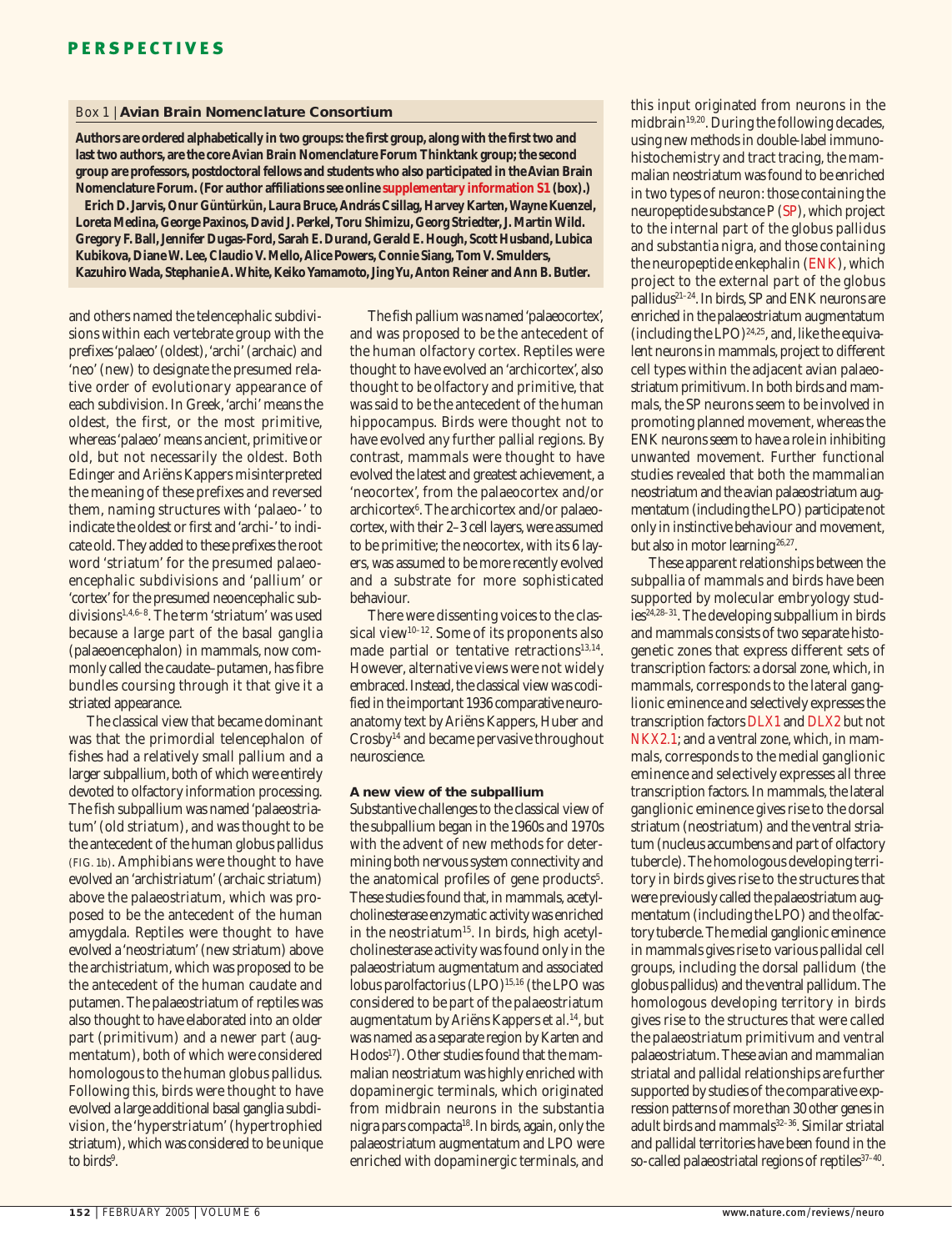



Figure 1 | Avian and mammalian brain relationships. a | Side view of a songbird (zebra finch) and human brain to represent avian and mammalian species. In this view, the songbird cerebrum covers the thalamus; the human cerebrum covers the thalamus and midbrain. Inset (left) next to the human brain is the zebra finch brain to the same scale. Human brain image reproduced, with permission, courtesy of John W. Sundsten, Digital Anatomist Project. **b** | Classic view of avian and mammalian brain relationships. Although past authors had different opinions about which brain regions are pallium versus subpallium, we have coloured individual brain regions according to the meaning of the names given to those brain regions. Ac, accumbens; B, nucleus basalis; Cd, caudate nucleus; CDL, dorsal lateral corticoid area; E, ectostriatum; GP, globus pallidus (i, internal segment; e, external segment); HA, hyperstriatum accessorium; HV, hyperstriatum ventrale; IHA, interstitial hyperstriatum accessorium; L2, field L2; LPO, lobus parolfactorius; OB, olfactory bulb; Pt, putamen; TuO, olfactory tubercle. **c** | Modern consensus view of avian and mammalian brain relationships according to the conclusions of the Avian Brain Nomenclature Forum. Solid white lines are lamina (cell-sparse zones separating brain subdivisions). Large white areas in the human cerebrum are axon pathways called white matter. Dashed grey lines divide regions that differ by cell density or cell size; dashed white lines separate primary sensory neuron populations from adjacent regions. Abbreviations where different from **b**: E, entopallium; B, basorostralis; HA, hyperpallium apicale; Hp, hippocampus; IHA, interstitial hyperpallium apicale; MV, mesopallium ventrale.

Together, these studies indicate that the avian palaeostriatum augmentatum is homologous to the mammalian neostriatum and that the avian palaeostriatum primitivum is homologous to the mammalian globus pallidus.

#### **A new view of the pallium**

With these challenges to the classical view of the subpallial relationships among birds, reptiles and mammals came challenges to the classical view of the relationships among their pallia. The mammalian pallium includes the areas known as palaeocortex, archicortex and neocortex; and has been said, more recently, to include both the claustrum and lateral parts of the amygdala<sup>28,41,42</sup> (FIG. 1c; Holmgren<sup>11</sup> originally proposed that the claustrum and part of the amygdala were pallial, but this view was largely ignored at the time). In birds, the finding that the structures that had been called hyperstriatum, neostriatum and archistriatum were neither striatum nor pallidum raised the question of which telencephalic sector these regions did represent. The results that were needed to answer this question also began to appear in the mid-1960s from pathway tracing<sup>16,43-46</sup> and behavioural studies $47-51$ . These studies found that the so-called avian neostriatum and hyperstriatum receive visual, auditory and somatosensory input from the thalamus, as does the mammalian neocortex. These avian brain regions also carry out the same type of sensory information processing as is performed by the mammalian neocortex. The so-called avian hyperstriatum accessorium and the archistriatum give rise to important descending projections to the premotor and motor neurons of the brainstem and spinal cord, like those of the mammalian corticobulbar and cortico-spinal pathways<sup>43,52-54</sup>. Finally, like the mammalian neocortex, these avian brain regions carry out crucial roles in motor control and sensorimotor learning<sup>55-67</sup>.

The apparent pallial relationships between these mammalian and avian brain regions were also supported by molecular embryology studies<sup>28,68,69</sup>. During development, both the avian hyperstriatum and neostriatum and the mammalian pallium express the palliumspecific transcription factors *EMX1*,*PAX6* and *TBR1*. The developmental data led to uncertainties about how much of the archistriatum is pallial<sup>28,30</sup>. However, comparisons of the expression of the brain-derived neurotrophic factor (*BDNF* ) and the glutamate receptor *mGluR2* in adult birds and mammals indicated that the entire avian archistriatum, as defined in brain atlases $17,70$ , expresses these palliumspecific mRNAs<sup>34,36</sup>. Further studies of the comparative expression patterns of other glutamate receptors in adult birds and mammals<sup>36</sup>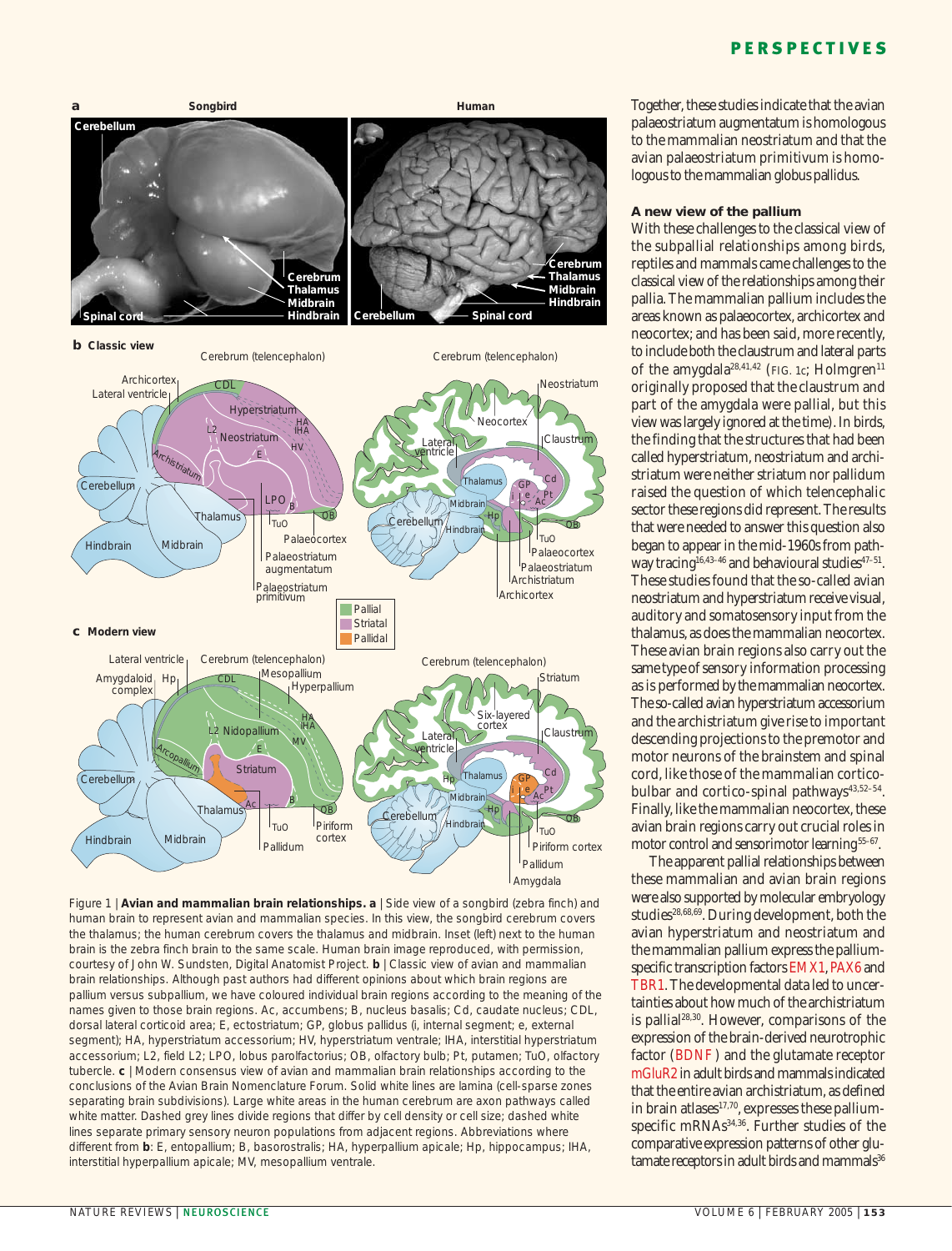

support these conclusions. Together, these studies indicate that the avian hyperstriatum, neostriatum, and archistriatum might be homologous to mammalian pallial regions.

This developing view was accompanied by several new proposals about one-to-one homologies between specific avian and mammalian pallial subdivisions. We will consider these in two groups — nuclear-to-layered hypotheses and nuclear-to-claustrum/amygdala nuclei hypotheses.

*Nuclear-to-layered hypotheses.* First proposed by Karten<sup>16,71</sup>, nuclear-to-layered hypotheses (BOX 2) propose that the similarities in connectivity between the so-called hyperstriatum, neostriatum and archistriatum of birds and the neocortex of mammals stem from a common origin of these structures — that is, they are homologous. Karten proposed that the common ancestor of birds, reptiles and mammals possessed a nuclear pallium that was transformed into a laminar pallium early in the mammalian lineage, maintaining the connectivity of the ancestral nuclear network. In this regard, he argued that the avian pallium is divided into three groups of serially connected neuron types — thalamorecipient neurons (field L2, ectostriatum and basalis), pallio-pallial neurons (neostriatum) and extratelencephalic projection neurons (archistriatum), with cell types and interconnectivity that resemble those of mammalian cortical layers IV, II–III and V–VI, respectively (BOX 2). Similar arguments were later made for the avian upper hyperstriatum (also known as the Wulst), which also has serially connected neuron types that resemble those found in the mammalian neocortex $62$ . In this hypothesis, avian L2 neurons are homologous to layer IV neurons of mammalian primary auditory cortex, basalis neurons to layer IV of primary somatosensory cortex, ectostriatal neurons to layer IV of extrastriate visual cortex, and the interstitial hyperstriatum accessorium to layer IV of striate visual cortex. In support of this

hypothesis, gene expression studies<sup>36,72,73</sup> have shown that avian thalamorecipient nuclear fields (L2, ectostriatum, basalis and interstitial hyperstriatum accessorium) and the mammalian thalamorecipient layer IV of neocortex selectively express some of the same genes (the steroid transcription factor *ROR-*β and the potassium channel *EAG2*) and express a low level of others (the activity-dependent transcription factor *ZENK* and the AMPA (α-amino-3-hydroxy-5-methyl-4-isoxazole propionic acid) glutamate receptor subunit *GluR1*). Avian extratelencephalic projection neurons (in the archistriatum, but not in the hyperstriatum accessorium) and mammalian extratelencephalic projection neurons (layer V neurons of neocortex) both show selective expression of the transcription factor *ER81*. So, although the avian pallium is not organized cytoarchitectonically into layers, its nuclear subdivisions bear marked similarities in connectivity and molecular profile to different layers of the mammalian neocortex.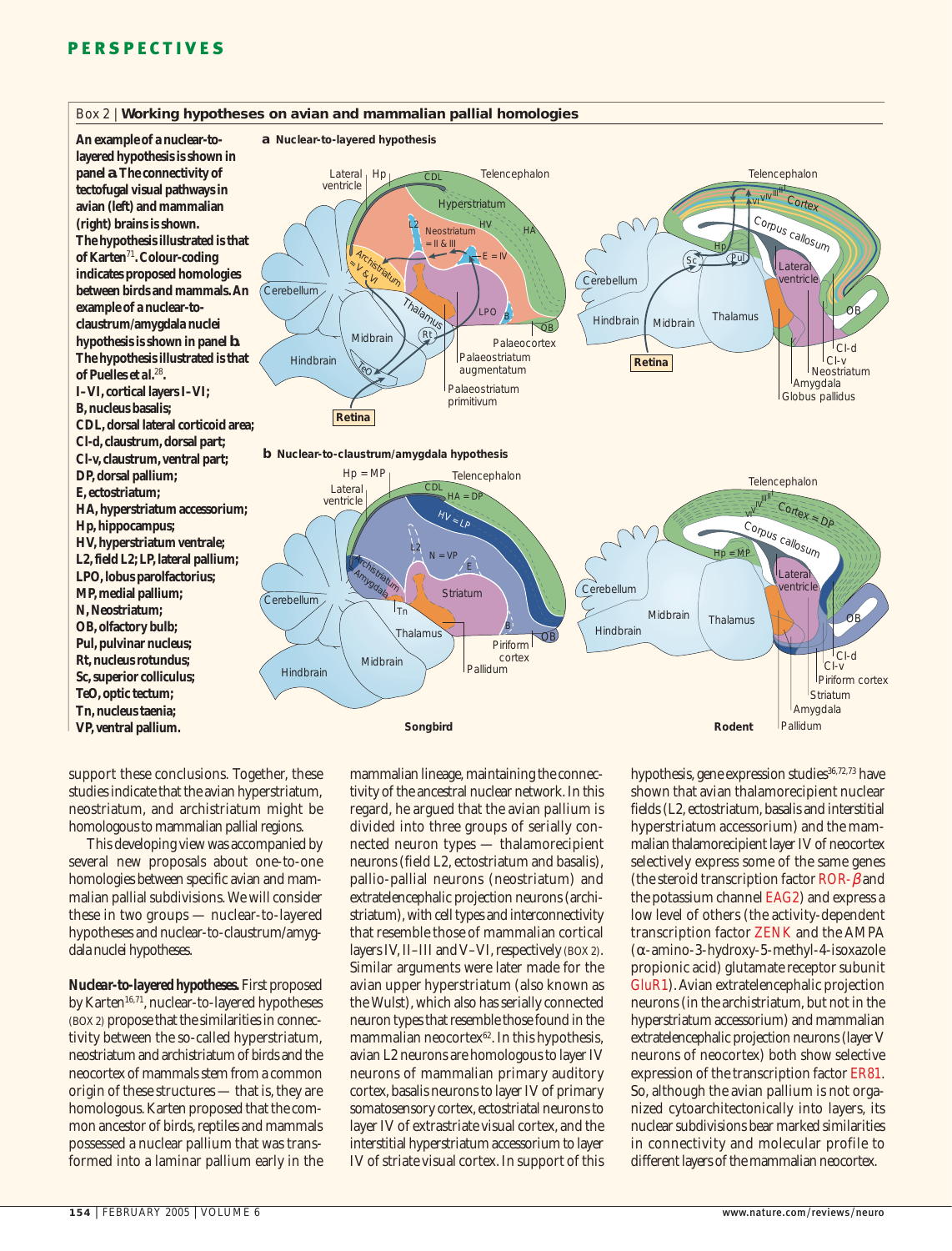*Nuclear-to-claustrum/amygdala hypotheses.* These hypotheses (BOX 2) provide a different interpretation of mammalian homologies with the avian ventral hyperstriatum, neostriatum and archistriatum, known collectively as the dorsal ventricular ridge (DVR). In an early proposal, Bruce and Neary<sup>74</sup> proposed that the avian DVR represents an elaboration of parts of the mammalian amygdala. Subsequently, Striedter<sup>75</sup> proposed that the avian DVR represents an elaboration of the mammalian amygdala and claustrum, and that the connectivity that the DVR shares with the neocortex evolved independently. Support for this view was based on several facts: both the avian DVR and mammalian claustrum/amygdala are nuclear in organization<sup>75</sup>; both the avian DVR and part of the mammalian amygdala have similar connections<sup>74,76,77</sup>; and both have conserved developmental expression patterns of regulatory genes that have important roles in brain regionalization and morphogenesis<sup>28,68</sup>. In the most detailed gene expression study, Puelles *et al.*<sup>28</sup> proposed that the common topographic expression patterns of the transcription factors *EMX1* and *PAX6* in the avian hyperstriatum ventrale and in the mammalian dorsal claustrum and basolateral amygdala indicate that these structures both arose from the lateral pallium (BOX 2). They argued that the absence of *EMX1* but the presence of other pallial genes in the avian neostriatum and in the mammalian ventral claustrum and lateral anterior amygdala indicate that these structures commonly arose from the ventral pallium. They further proposed that the avian archistriatum and mammalian amygdala consist of subpallial parts derived from striatal and pallidal cell groups, and, by this association, that the avian archistriatum is homologous to the mammalian amygdala, as originally proposed by Edinger<sup>1</sup>. Both the above hypotheses have their

limitations. For the nuclear-to-layered hypotheses, developmental studies have not been conducted to investigate whether the three types of serially connected neuron in birds arise from cell types similar to those that give rise to the cortical layers in mammals. Furthermore, not all gene expression patterns support one-to-one molecular relationships between avian pallial subdivisions and mammalian cortical layers<sup>78</sup>. In addition, not all findings support the nuclear-to-claustrum/amygdala hypothesis. Although initial studies<sup>28</sup> reported that this hypothesis was supported by the lack of pallial *EMX1* expression in the avian neostriatum (so-called ventral pallium) and the

mammalian ventral claustrum and lateral anterior amygdala, recent fate mapping showed that the ventral claustrum contains dispersed *EMX1*-expressing cells and the lateral amygdala contains many *EMX1* expressing cells<sup>79</sup>. The antiquity of the claustrum has also been debated. One study<sup>80</sup> reported that monotremes (platypus and echidnas) lack a claustrum, whereas a later study<sup>81</sup> reported that echidnas, but not platypus, have a rudimentary claustrum located more ventrally in the white matter relative to the location of the claustrum in other mammals. So, it is possible that some monotreme groups have lost the claustrum; that the echidna has independently evolved it or another deep cortical derivative; or that the claustrum is not an ancestral mammalian trait. Further investigation is required.

#### **A new nomenclature**

Despite an extensive revision of our understanding of telencephalic evolution, the common nomenclature used for the avian telencephalon has, until 2004 (REF. 82), retained all of the classical evolution- and *scala naturae*-based terminology. For this reason, findings in 'birdbrains' have been habitually misinterpreted by neuroscientists studying non-avian brains as pertaining to the basal ganglia or as largely irrelevant to mammals. To rectify this problem, an international consortium of specialists in avian, mammalian, reptilian and fish neurobiology — the Avian Brain Nomenclature Consortium (BOX 1) — assembled with the goal of revising the terminology for the avian brain. Through online discussions, an Avian Brain Nomenclature Exchange web site, various meetings held over a period of 6 years and an Avian Brain Nomenclature Forum held at Duke University, North Carolina83, the group developed a new terminology that represents the current understanding of avian telencephalic organization and its homologies with mammals<sup>82</sup> (FIG. 1c). On the basis of the evidence summarized above, we concluded that the avian telencephalon is organized into three main, developmentally distinct domains that are homologous in fish, amphibians, reptiles, birds and mammals: pallial, striatal and pallidal domains (FIG. 1c). We renamed the subdivisions within each of these domains in birds with homologybased terms or roots that allow reference to named regions in mammals, and eliminated all phylogeny-based prefixes (palaeo-, archi- and neo-) that erroneously implied the relative age of each subdivision.

*The striatal and pallidal domains.*We renamed the avian palaeostriatum augmentatum and LPO as the lateral and medial parts of the avian dorsal striatum, and identified a nucleus accumbens and olfactory tubercle as parts of the avian ventral striatum (FIG. 1c). We renamed the region that includes the palaeostriatum primitivum and ventral palaeostriatum as the 'pallidum'(FIG. 1c). Like the mammalian pallidum, the avian pallidum has a sparse distribution of cells<sup>24</sup>, giving the region its pale appearance and, therefore, its name. The dorsal region of the avian pallidum was found to be homologous to the mammalian globus pallidus and named as such, whereas the ventral part was determined to be homologous to the mammalian ventral pallidum. The dorsal pallidum, however, differs between mammals and birds. In mammals, it consists of two segments with distinct connectivity the internal and external globus pallidus whereas in birds, neurons with both phenotypes are intermingled $25$  (FIG. 1c).

*The pallial domain.* We concluded that the avian pallium is organized into four main subdivisions instead of three striatal subdivisions (hyperstriatum, neostriatum and archistriatum)<sup>7</sup> and renamed them hyperpallium (hypertrophied pallium; upper part of old hyperstriatum), mesopallium (middle pallium; lower part of old hyperstriatum), nidopallium (nest pallium; old neostriatum) and arcopallium (arched pallium; most of old archistriatum) (FIG. 1c). We concluded that several neuronal populations adjacent to the arcopallium and the posterior part of what had been regarded as archistriatum are homologous to pallial and subpallial regions of the mammalian amygdala, and renamed them as members of the amygdaloid complex. Other regions that were widely recognized to be homologous among vertebrates — the hippocampus, olfactory (piriform) cortex and olfactory bulb — did not require name changes.After extensive evaluation of the various one-to-one homology hypotheses of the avian and mammalian pallia28,44,68,74,75,77,84 (BOX 2), we concluded that the evidence is not strong enough for any specific proposed homologies to be incorporated into a new pallial terminology. However, we recognize that this is an area of active research and debate, and designed the new terminology to be compatible with the adoption of any one-to-one homology hypothesis should future evidence be more convincing.

**A new view of telencephalic evolution** With this new understanding of the avian telencephalic organization and its homologies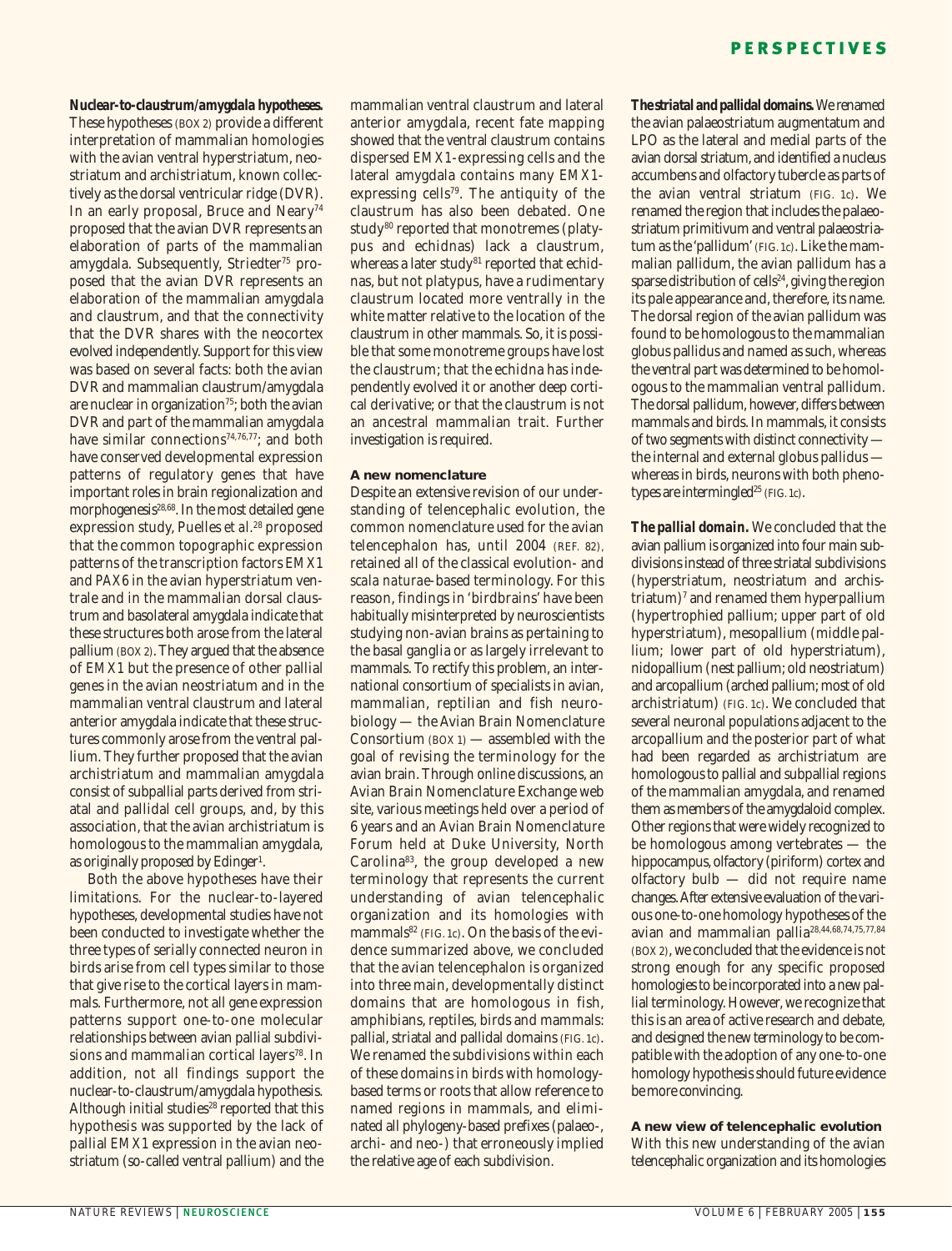

Figure 2 | **Simplified modern view of vertebrate evolution.** The diagram begins with the fish group that contains the most recent ancestors of land vertebrates. This differs from the classic view in that instead of giving rise to reptiles, ancestral amphibians are thought to have given rise to stem amniotes. Stem amniotes then split into at least two groups: the sauropsids, which gave rise to all modern reptiles as we know them today; and the therapsids, which, through a series of now-extinct intermediate forms, evolved into mammals. Many sauropsids (reptiles) are currently living. Solid horizontal lines indicate temporal fossil evidence. Dashed lines indicate proposed ancestral links based on other types of data. MYA, million years ago Based on REFS 85,86.

with that of mammals, we can generate more informed hypotheses and conclusions about telencephalic evolution in vertebrates. It is now apparent that the organization of the true basal ganglia among birds, mammals and other vertebrates (that is, distinct nuclear striatal and pallidal domains with more dopaminergic input into the striatal domain<sup>24</sup>) is quite conserved. By contrast, the organization of the pallial domains of these groups is more varied. The avian hyperpallium has a unique organization that has so far been found only in birds69. This consists of semi-layered subdivisions, and might have evolved more recently than the mammalian six-layered cortex, as birds evolved ~50–100 million years after mammals<sup>85,86</sup> (FIG. 2). The DVR (which, in birds, contains the mesopallium, nidopallium and arcopallium) is a nuclear, grey matter formation that is unique to birds and reptiles. The six-layered cortex is unique to mammals, and, as all the main groups of living mammals (monotremes, marsupials and placentals) have a six-layered cortex $87$ , it was presumably inherited from their common therapsid ancestor more than 200 million years ago (FIG. 2). Furthermore, new findings indicate that mammals did not arise from reptiles, but from therapsids, and that the last common ancestor of the reptile and mammal lineages was the stem amniotes<sup>86</sup>. As all non-mammalian therapsids are now extinct (FIG. 2), it is difficult to trace from stem amniotes to mammals the evolutionary history of mammalian telencephalic organization — layered, nuclear or otherwise. Therefore, the reptilian nuclear pallial organization cannot be assumed to represent the ancestral condition for mammals.

Further, it is now known that evolution is not invariably progressive or linear, so there is no basis for the view that more recently evolved species or structures are more

advanced. In support of this conclusion, we now know that the telencephala of fishes are not devoted mainly to olfactory function, as the olfactory area represents only a limited portion of the fish pallium<sup>88</sup>. In addition, fishes have a hippocampus (archicortex), and the main function of the hippocampus in fishes, reptiles, birds and mammals alike is not olfaction, but memory formation and spatial mapping<sup>89,90</sup>.

So, as for birds, it might be best to abandon the use of the terms archicortex, palaeocortex, archistriatum, palaeostriatum and neostriatum for mammals and other vertebrates in favour of the alternatives — hippocampus or hippocampal cortex, piriform cortex, amygdala, striatum and pallidum. However, alternative terms for 'neocortex', such as 'isocortex', have not been universally accepted. 'Neocortex' would be appropriate if taken to refer to the uniqueness of this cortical structure among vertebrates. However,'neocortex' should not be taken to mean that it is the only unique form of pallial organization, that it evolved out of a palaeo- and/or archicortex, or that it is the newest pallial organization to have evolved. In the absence of a universally accepted alternative to neocortex, for the remainder of this article we use the term 'sixlayered cortex'. Although some regions of this cortical domain have fewer than six layers, we justify our use by analogy to the term tetrapods, which refers to all taxa derived from ancestral four-footed vertebrates, including snakes and whales.

Overall, the evidence indicates that there are pallial, striatal and pallidal domains in most or all vertebrates<sup>24</sup>. Therefore, it is reasonable to propose that the telencephala of early fishes possessed all three domains, which were then inherited as a package by later vertebrates, and independently modified in

them. The conserved organization of striatal and pallidal domains indicates that there might be constraints on how the basal ganglia can be organized. The diverse organizations of the pallial domains indicate that there are fewer constraints on how the pallium can be organized. This view has important implications for our understanding of neural mechanisms of cognition.

#### **Avian cognition and brain function**

On the basis of this new understanding of avian brain organization and its evolutionary relationships, we estimate that, as in mammals, the adult avian pallium comprises about 75% of the telencephalic volume (FIG. 1c; calculated from sagittal series of pigeon and zebra finch brain sections). This realization of a relatively large and well developed avian pallium that processes information in a similar manner to mammalian sensory and motor cortices sets the stage for a re-evaluation of the cognitive abilities of birds, which, since the 1950s, have been increasingly appreciated as far more complex than was originally presumed $91,92$ . For example, pigeons can memorize up to 725 different visual patterns<sup>93</sup>, learn to categorize objects as 'human-made' versus 'natural'94, discriminate cubistic and impressionistic styles of painting<sup>95</sup>, communicate using visual symbols<sup>96</sup>, rank patterns using transitive inferential logic<sup>97</sup> and occasionally 'lie'<sup>98,99</sup>. New Caledonian crows make tools out of leaves or novel human-made material, use them appropriately to retrieve food and are thought to pass this knowledge on to other crows through social learning<sup>100,101</sup>. Magpies develop an understanding of object constancy at an earlier relative age in their lifespan than any other organism tested and can use this skill to the same extent as humans<sup>102</sup>. Scrub-jays show episodic memory — the ability to recall events that take place at a specific time or place, which was once thought to be unique to humans<sup>103</sup>. This same species modifies its food-storing strategy according to the possibility of future stealing by other birds and, therefore, exhibits a behaviour that would qualify as theory-ofmind<sup>104</sup>. Owls have a highly sophisticated capacity for sound localization, used for nocturnal hunting, that rivals that of humans and that is developed through learning<sup>66</sup>. Parrots, hummingbirds and oscine songbirds possess the rare skill of vocal learning<sup>105</sup>. This trait is a prerequisite in humans for spoken language and, with the exceptions of cetaceans and possibly bats, is not found in any other mammal<sup>106</sup>. In addition, parrots can learn human words and use them to communicate reciprocally with humans. African grey parrots, in particular, can use human words in numerical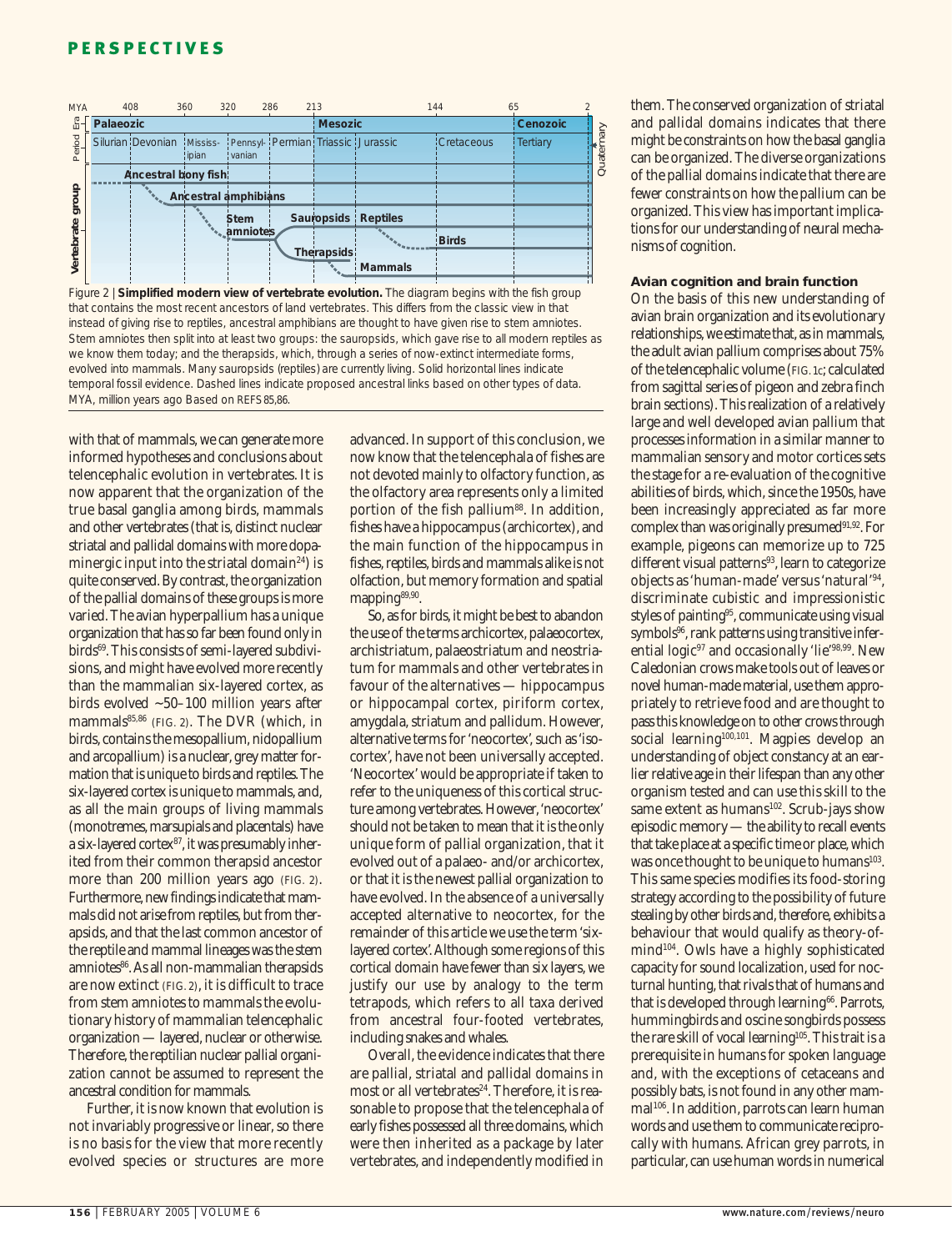



and relational concepts<sup>107,108</sup>, abilities that were once thought to be unique to humans.

So, many birds have cognitive proficiencies that are quite sophisticated, and some birds and mammals have cognitive proficiencies that clearly exceed all other birds or mammals. As these cognitive functions are carried out by the six-layered cortex in mammals<sup>109</sup> but by nuclear pallial areas in birds<sup>58,66,110,111</sup>, it is clear that the mammalian six-layered cortical architecture is not the only neuroarchitectural solution for the generation of complex cognitive behaviours. It is also clear that pallial–cortical folding is not required. Birds

apparently cannot use cortical folding because of the nuclear organization of their telencephalon; among mammals such folding is related more to absolute brain size than to behavioural complexity<sup>112,113</sup>. The presence of specific brain subdivisions and connections are more important factors for the generation of behavioural complexity.

An example of how avian pallial and subpallial areas can interact to produce complex behaviour in the context of the new view of avian brain organization can be seen in the brain pathways that control learned vocal communication (FIG. 3). Most of the telencephalic

auditory processing areas are in the pallium, adjacent to a smaller auditory area in the striatum (FIG. 3a). Likewise, most of the telencephalic vocal control nuclei are in the pallium, with one vocal nucleus in the striatum (FIG. 3b). The vocal nuclei that are involved in the production of learned vocalizations, including human speech in parrots<sup>111</sup>, make up a pathway that directly innervates brainstem motor neurons (FIG. 3b, black arrows). This vocal motor pathway is similar to mammalian motor corticobulbar pathways<sup>106</sup>. The vocal nuclei that are involved in the imitation of vocalizations form a pallial–basal ganglia– thalamic–pallial loop (FIG. 3b, white arrows). This vocal learning pathway is similar to mammalian cortical–basal ganglia–thalamic– cortical loops27,106,114, which are involved in motor learning, sensorimotor integration and addictive behaviours. Other avian sensory and motor systems that are used for cognitive behaviours share a common circuit organization with the auditory and vocal pathways<sup>63,64</sup>.

#### **Conclusion**

The inaccurate evolution-based terminology for the vertebrate brain that was used throughout the twentieth century became a severe impediment to the communication of scientific discoveries and the generation of new insights. Many of the tenets on which this old view of vertebrate telencephalic evolution was based have been refuted. The problems created by this view and its associated nomenclature have now been rectified for the avian brain with a new terminology that reflects the current understanding of vertebrate brain organization, homologies, evolution and function. This new understanding should facilitate a better assimilation of scientific insights into brain function through the study of birds.

#### *\*A full list of authors appears in* BOX 1*.*

*Correspondence to Erich Jarvis at the Department of Neurobiology, Box 3209, Duke University Medical Center, Durham, North Carolina 27710, USA.*

*e-mail: jarvis@neuro.duke.edu*

doi:1038/nrn1606

- 1. Edinger, L. (Translation from German) *Investigations on the Comparative Anatomy of the Brain* Volumes 1–5 (Moritz Diesterweg, Frankfurt/Main, 1888– 1903).
- 2. Darwin, C. *The Origin of Species* (Murray, 1859).
- 3. Edinger, L. *The Anatomy of the Central Nervous System of Man and of Vertebrates in General* 5th edn (F. A. Davis Company, Philadelphia, 1896).
- 4. Edinger, L. The relations of comparative anatomy to comparative psychology. *Comp. Neurol. Psychol.* **18**, 437–457 (1908).
- 5. Northcutt, R. G. Changing views of brain evolution. *Brain Res. Bull.* **55**, 663–674 (2001).
- 6. Ariëns Kappers, C. The phylogenesis of the paleo-cortex and archi-cortex compared with the evolution of the visual neo-cortex. *Arch. Neurol. Psychiatry* **4**, 161–173  $(1909)$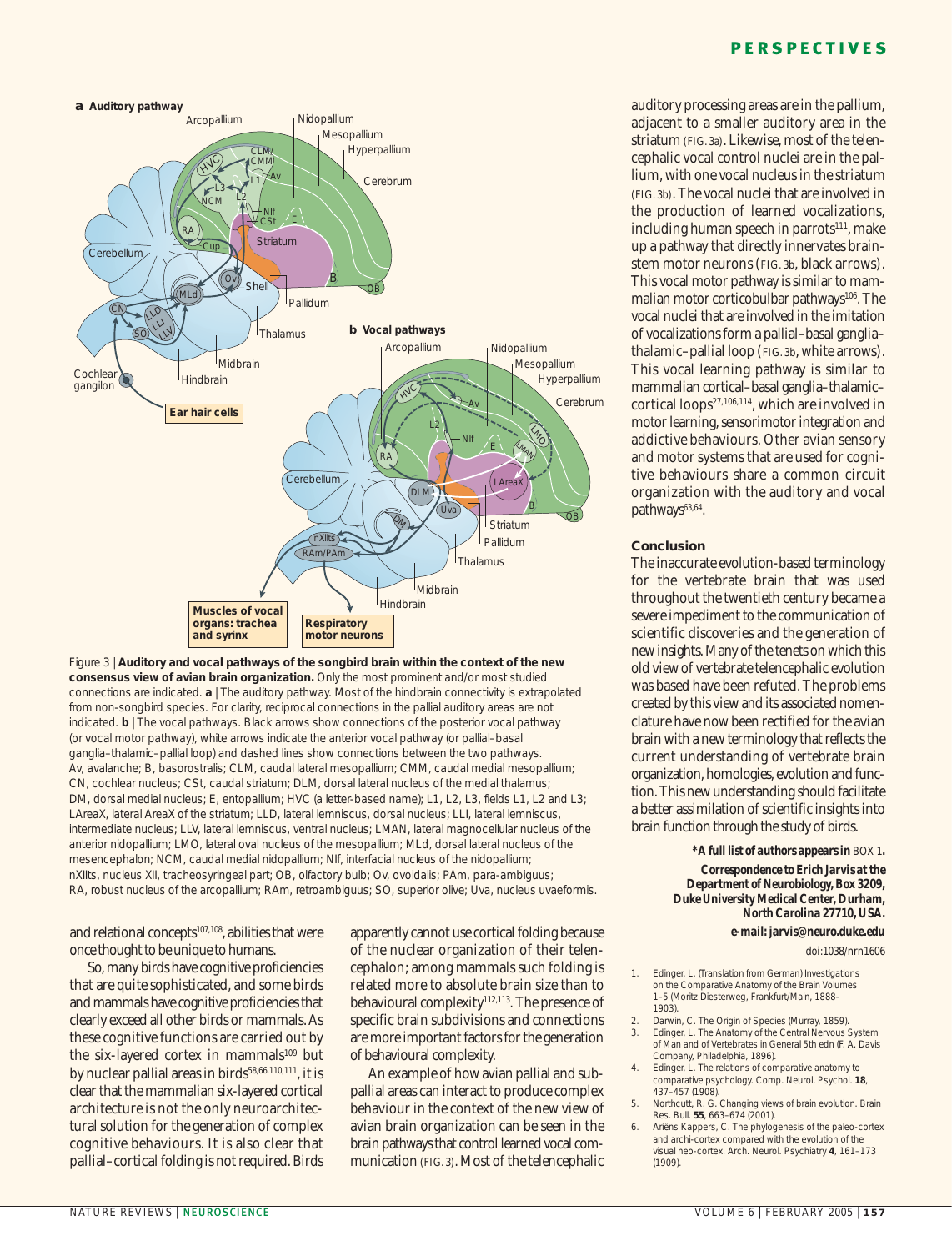- 7. Ariëns Kappers, C. The ontogenetic development of the corpus striatum in birds and a comparison with mammals and man. *Proc. Kon. Akad. v. Wetens. te Amsterdam* **26**, 135–158 (1922).
- 8. Ariëns Kappers, C. Three lectures on neurobiotaxis and other subjects delivered at the University of Copenhagen (Leven and Munksgaard, Copenhagen, 1928).
- 9. Edinger, L., Wallenberg, A. & Holmes, G. M. Untersuchungen über die vergleichende Anatomie des Gehirns. Das Vorderhirn der Vögel. *Abhandlungen der Senckenbergischen naturforschenden Gesellschaft* **20**, 343–426 (1903).
- 10. Rose, M. Über die cytoarchitektonische Gliederung des Vorderhirns der Vogel. *J. f. Psychol. Neurol.* **21** (suppl. 1), 278–352 (1914).
- 11. Holmgren, N. Points of view concerning forebrain morphology in higher vertebrates. *Acta. Zool. Stockh.* **6**, 413–477 (1925).
- 12. Kuhlenbeck, H. The ontogenetic development and phylogenetic significance of the cortex telencephali in the chick. *J. Comp. Neurol.* **69**, 273–301 (1938).
- 13. Elliot Smith, G. The term 'archipallium' a disclaimer. *Anatomischer Anzeiger* **35**, 429–430 (1910).
- 14. Ariëns Kappers, C. U., Huber, C. G. & Crosby, E. C. *Comparative Anatomy of the Nervous System of Vertebrates, Including Man* (Hafner, New York, 1936). 15. Parent, A. & Olivier, A. Comparative histochemical study
- of the corpus striatum. *J. Hirnforsch.* **12**, 73–81 (1970).
- 16. Karten, H. J. in *Comparative and Evolutionary Aspects of the Vertebrate Central Nervous System* (ed. Pertras, J.) 164–179 (1969).
- 17. Karten, H. J. & Hodos, W. *A Stereotaxic Atlas of the Brain of the Pigeon (Columba livia)* (Johns Hopkins Univ. Press, Baltimore, 1967).
- 18. Dahlström, A. & Fuxe, K. Evidence for the existence of monoamine-containing neurons in the central nervous system I. Demonstration of monoamines in cell bodies of brainstem neurons. *Acta Physiol. Scand.* **62**, 1–55  $(1964)$
- 19. Juorio, A. V. & Vogt, M. Monoamines and their metabolites in the avian brain. *J. Physiol.* **189**, 489–518 (1967).
- 20. Karten, H. J. & Dubbeldam, J. L. The organization and projections of the paleostriatal complex in the pigeon (*Columba livia*). *J. Comp. Neurol.* **148**, 61–90 (1973).
- 21. Graybiel, A. M. Neuropeptides in the basal ganglia. *Res. Publ. Assoc. Res. Nerv. Ment. Dis.* **64**, 135–161 (1986).
- 22. Smeets, W. J. Comparative aspects of basal forebrain organization in vertebrates. *Eur. J. Morphol.* **30**, 23–36 (1992).
- 23. Steiner, H. & Gerfen, C. R. Role of dynorphin and enkephalin in the regulation of striatal output pathways and behavior. *Exp. Brain Res.* **123**, 60–76 (1998).
- 24. Reiner, A., Medina, L. & Veenman, C. L. Structural and functional evolution of the basal ganglia in vertebrates. *Brain Res. Brain Res. Rev.* **28**, 235–285 (1998).
- 25. Jiao, Y. *et al.* Identification of the anterior nucleus of the ansa lenticularis in birds as the homologue of the mammalian subthalamic nucleus. *J. Neurosci.* **20**, 6998–7010 (2000).
- 26. Graybiel, A. M. The basal ganglia and cognitive pattern generators. *Schizophr. Bull.* **23**, 459–469 (1997).
- 27. Perkel, D. & Farries, M. Complementary 'bottom-up' and 'top-down' approaches to basal ganglia function. *Curr.*
- *Opin. Neurobiol.* **10**, 725–731 (2000). 28. Puelles, L. *et al.* Pallial and subpallial derivatives in the embryonic chick and mouse telencephalon, traced by the expression of the genes *Dlx-2*, *Emx-1*, *Nkx-2.1*, *Pax-6*, and *Tbr-1*. *J. Comp. Neurol.* **424**, 409–438 (2000).
- 29. Cobos, I., Shimamura, K., Rubenstein, J. L., Martinez, S. & Puelles, L. Fate map of the avian anterior forebrain at the four-somite stage, based on the analysis of quailchick chimeras. *Dev. Biol.* **239**, 46–67 (2001).
- 30. Redies, C., Medina, L. & Puelles, L. Cadherin expression by embryonic divisions and derived gray matter structures in the telencephalon of the chicken. *J. Comp. Neurol.* **438**, 253–285 (2001).
- 31. Marín, O. & Rubenstein, J. L. A long, remarkable journey: tangential migration in the telencephalon. *Nature Rev. Neurosci.* **2**, 780–790 (2001).
- 32. Veenman, C. L. Pigeon basal ganglia: insights into the neuroanatomy underlying telencephalic sensorimotor processes in birds. *Eur. J. Morphol.* **35**, 220–233 (1997).
- 33. Sun, Z. & Reiner, A. Localization of dopamine D1A and D1B receptor mRNAs in the forebrain and midbrain of the domestic chick. *J. Chem. Neuroanat.* **19**, 211–224  $(2000)$
- 34. Li, X.-C. & Jarvis, E. Sensory- and motor-driven BDNF expression in a vocal communication system. *Soc. Neurosci. Abstr.* 538.8 (2001).
- 35. Reiner, A., Meade, C. A., Cuthberston, S. L., Laverghetta, A. & Bottjer, S. W. An immunohistochemical and pathway tracing study of the striatopallidal organization of Area X in the zebra finch. *J. Comp. Neurol.* **469**, 239–261 (2004).
- Wada, K., Sakaguchi, H., Jarvis, E. D. & Hagiwara, M. Differential expression of glutamate receptors in avian neural pathways for learned vocalization. *J. Comp.*
- *Neurol.* **476**, 44–64 (2004). 37. Brauth, S. E. & Kitt, C. A. The paleostriatal system of *Caiman crocodilus*. *J. Comp. Neurol.* **189**, 437–465 (1980).
- 38. Brauth, S. E., Reiner, A., Kitt, C. A. & Karten, H. J. The substance P-containing striatotegmental path in reptiles: an immunohistochemical study. *J. Comp. Neurol.* **219**, 305–327 (1983).
- Reiner, A., Brauth, S. E. & Karten, H. J. Evolution of the amniote basal ganglia. *Trends Neurosci.* **7**, 320–325 (1984).
- 40. Smeets, W. J. A. J. *in Phylogeny and Development of Catecholamine Systems in the CNS of Vertebrates* (ed. Smeets, W. J. A. J.) 103–133 (Cambridge Univ. Press, Cambridge, England, 1994).
- 41. Swanson, L. What is the brain? *Trends Neurosci.* **23**, 519–527 (2000). 42. Reblet, C. *et al.* Neuroepithelial origin of the insular and
- endopiriform parts of the claustrum. *Brain Res. Bull.* **57**, 495–497 (2002).
- 43. Zeier, H. & Karten, H. J. The archistriatum of the pigeon: organization of afferent and efferent connections. *Brain*
- *Res.* **31**, 313–326 (1971). 44. Karten, H. J. & Shimizu, T. The origins of neocortex: connections and lamination as distinct events in evolution. *J. Cogn. Neurosci.* **1**, 291–301 (1989).
- 45. Vates, G. E., Broome, B. M., Mello, C. V. & Nottebohm, F. Auditory pathways of caudal telencephalon and their relation to the song system of adult male zebra finches. *J. Comp. Neurol.* **366**, 613–642 (1996).
- 46. Wild, J. M. The avian somatosensory system: the pathway from wing to Wulst in a passerine (*Chloris chloris*). *Brain Res.* **759**, 122–134 (1997).
- 47. Shimizu, T. & Hodos, W. Reversal learning in pigeons: effects of selective lesions of the Wulst. *Behav. Neurosci.* **103**, 262–272 (1989).
- 48. Mello, C. V. & Clayton, D. F. Song-induced *ZENK* gene expression in auditory pathways of songbird brain and its relation to the song control system. *J. Neurosci.* **14**, 6652–6666 (1994).
- 49. Jarvis, E. D., Mello, C. V. & Nottebohm, F. Associative learning and stimulus novelty influence the song-induced expression of an immediate early gene in the canary forebrain. *Learn. Mem.* **2**, 62–80 (1995).
- Wild, J. M., Reinke, H. & Farabaugh, S. M. A nonthalamic pathway contributes to a whole body map in the brain of the budgerigar. *Brain Res.* **755**, 137–141 (1997).
- Laverghetta, A. V. & Shimizu, T. Visual discrimination in the pigeon (*Columba livia*): effects of selective lesions of the nucleus rotundus. *Neuroreport* **10**, 981–985 (1999).
- 52. Vicario, D. S. Organization of the zebra finch song control system: II. Functional organization of outputs from nucleus robustus archistriatalis. *J. Comp. Neurol.* **309**, 486–494 (1991).
- 53. Wild, J. M. Descending projections of the songbird nucleus robustus archistriatalis. *J. Comp. Neurol.* **338**, 225–241 (1993).
- 54. Wild, J. M. & Williams, M. N. Rostral Wulst in passerine birds. I. Origin, course, and terminations of an avian
- pyramidal tract. *J. Comp. Neurol.* **416**, 429–450 (2000). 55. Nottebohm, F., Stokes, T. M. & Leonard, C. M. Central control of song in the canary, *Serinus canarius*. *J. Comp. Neurol.* **165**, 457–486 (1976).
- 56. Bottjer, S. W., Miesner, E. A. & Arnold, A. P. Forebrain lesions disrupt development but not maintenance of song in passerine birds. *Science* **224**, 901–903 (1984).
- 57. Shimizu, T. & Karten, H. J. in *The Neocortex* (ed. Finlay, B. L.) 75–86 (Plenum, New York, 1990).
- 58. Scharff, C. & Nottebohm, F. A comparative study of the behavioral deficits following lesions of various parts of the zebra finch song system: implications for vocal learning. *J. Neurosci.* **11**, 2896–2913 (1991).
- 59. Güntürkün, O. in *Neural and Behavioral Plasticity* (ed. Andrew, R. J.) 92–105 (Oxford Univ. Press, Oxford, 1991).
- 60. Wild, J. M., Karten, H. J. & Frost, B. J. Connections of the auditory forebrain in the pigeon (*Columba livia*). *J. Comp. Neurol.* **337**, 32–62 (1993).
- 61. Butler, A. B. The evolution of the dorsal pallium in the telencephalon of amniotes: cladistic analysis and a new hypothesis. *Brain Res. Brain Res. Rev.* **19**, 66–101 (1994).
- 62. Shimizu, T., Cox, K. & Karten, H. J. Intratelencephalic projections of the visual Wulst in pigeons (*Columba livia*). *J. Comp. Neurol.* **359**, 551–572 (1995).
- 63. Kröner, S. & Güntürkün, O. Afferent and efferent connections of the caudolateral neostriatum in the pigeon (*Columba livia*): A retro- and anterograde pathway tracing study. *J. Comp. Neurol.* **407**, 228–260 (1999).
- 64. Shimizu, T. & Bowers, A. N. Visual circuits of the avian telencephalon: evolutionary implications. *Behav. Brain Res.* **98**, 183–191 (1999).
- Brainard, M. & Doupe, A. Interruption of a basal gangliaforebrain circuit prevents plasticity of learned vocalizations. *Nature* **404**, 762–766 (2000).
- Knudsen, E. I. Instructed learning in the auditory localization pathway of the barn owl. *Nature* **417**, 322–328 (2002).
- Mello, C. V. Mapping vocal communication pathways in birds with inducible gene expression. *J. Comp. Physiol. A* **188**, 943–959 (2002).
- 68. Smith-Fernandez, A. S., Pieau, C., Repérant, J., Boncinelli, E. & Wassef, M. Expression of the *Emx-1* and *Dlx-1* homeobox genes define three molecularly distinct domains in the telencephalon of mouse, chick, turtle and frog embryos: implications for the evolution of telencephalic subdivisions in amniotes. *Development* **125**, 2099–2111 (1998).
- 69. Medina, L. & Reiner, A. Do birds possess homologues of mammalian primary visual, somatosensory and motor cortices? *Trends Neurosci.* **23**, 1–12 (2000).
- 70. Kuenzel, W. J. & Masson, M. *A Stereotaxic Atlas of the Brain of the Chick (Gallus domesticus)* (The Johns Hopkins Univ. Press, Baltimore, 1988).
- 71. Karten, H. J. Homology and evolutionary origins of the 'neocortex'. *Brain Behav. Evol.* **38**, 264–272 (1991).
- Mello, C. V. & Clayton, D. F. Differential induction of the *ZENK* gene in the avian forebrain and song control circuit after metrazole-induced depolarization. *J. Neurobiol.* **26**, 145–161 (1995).
- 73. Dugas-Ford, J. & Ragsdale, C. 23rd Annual J. B. Johnston Club Meeting and 15th Annual Karger Workshop 2003. *Brain Behav. Evol.* 62, 168–174 (2003).
- 74. Bruce, L. L. & Neary, T. J. The limbic system of tetrapods: a comparative analysis of cortical and amygdalar populations. *Brain Behav. Evol.* **46**, 224–234 (1995).
- Striedter, G. F. The telencephalon of tetrapods in evolution. *Brain Behav. Evol.* **49**, 179–213 (1997).
- Bruce, L. L., Kornblum, H. I. & Seroogy, K. B. Comparison of thalamic populations in mammals and birds: expression of ErbB4 mRNA. *Brain Res. Bull.* **57**, 455–461 (2002).
- Martínez-García, F., Martínez-Marcos, A. & Lanuza, E. The pallial amygdala of amniote vertebrates: evolution of the concept, evolution of the structure. *Brain Res. Bull.* **57**, 463–469 (2002).
- 78. Haesler, S. *et al. FoxP2* expression in avian vocal learners and non-learners. *J. Neurosci.* **24**, 3164–3175 (2004).
- Gorski, J. A. *et al.* Cortical excitatory neurons and glia, but not GABAergic neurons, are produced in the Emx1 expressing lineage. *J. Neurosci.* **22**, 6309–6314 (2002).
- 80. Butler, A. B., Molnár, Z. & Manger, P. R. Apparent absence of claustrum in monotremes: implications for forebrain evolution in amniotes. *Brain Behav. Evol.* **60**,
- 230–240 (2002). 81. Ashwell, K. W., Hardman, C. & Paxinos, G. The claustrum is not missing from all monotreme brains. *Brain Behav. Evol.* **64**, 223–241 (2004).
- Reiner, A. *et al.* Revised nomenclature for avian telencephalon and some related brainstem nuclei. *J. Comp. Neurol.* **473**, 377–414 (2004).
- 83. Reiner, A. *et al.* The Avian Brain Nomenclature Forum: a new century in comparative neuroanatomy. *J. Comp. Neurol.* **473**, E1–E6 (2004).
- Reiner, A. J. A hypothesis as to the organization of cerebral cortex in the common amniote ancestor of modern reptiles and mammals. *Novartis Found. Symp.* **228**, 83–102; discussion 102–113 (2000).
- 85. Carroll, R. L. in *Vertebrate Paleontology and Evolution* 1–13 (W. H. Freeman, New York, 1988).
- 86. Evans, S. E. in *Evolutionary Developmental Biology of the Cerebral Cortex* (eds Bock, G. R. & Cardew, G.) 109–113 (John Wiley & Sons, Chichester, 2000).
- 87. Northcutt, R. G. & Kaas, J. H. The emergence and evolution of mammalian neocortex. *Trends Neurosci.* **18**, 373–379 (1995).
- 88. Northcutt, R. G. Visual pathways in elasmobranchs: organization and phylogenetic implications. *J. Exp. Zool. Suppl.* **5**, 97–107 (1990).
- 89. Suzuki, W. A. & Clayton, N. S. The hippocampus and memory: a comparative and ethological perspective. *Curr. Opin. Neurobiol.* **10**, 768–773 (2000).